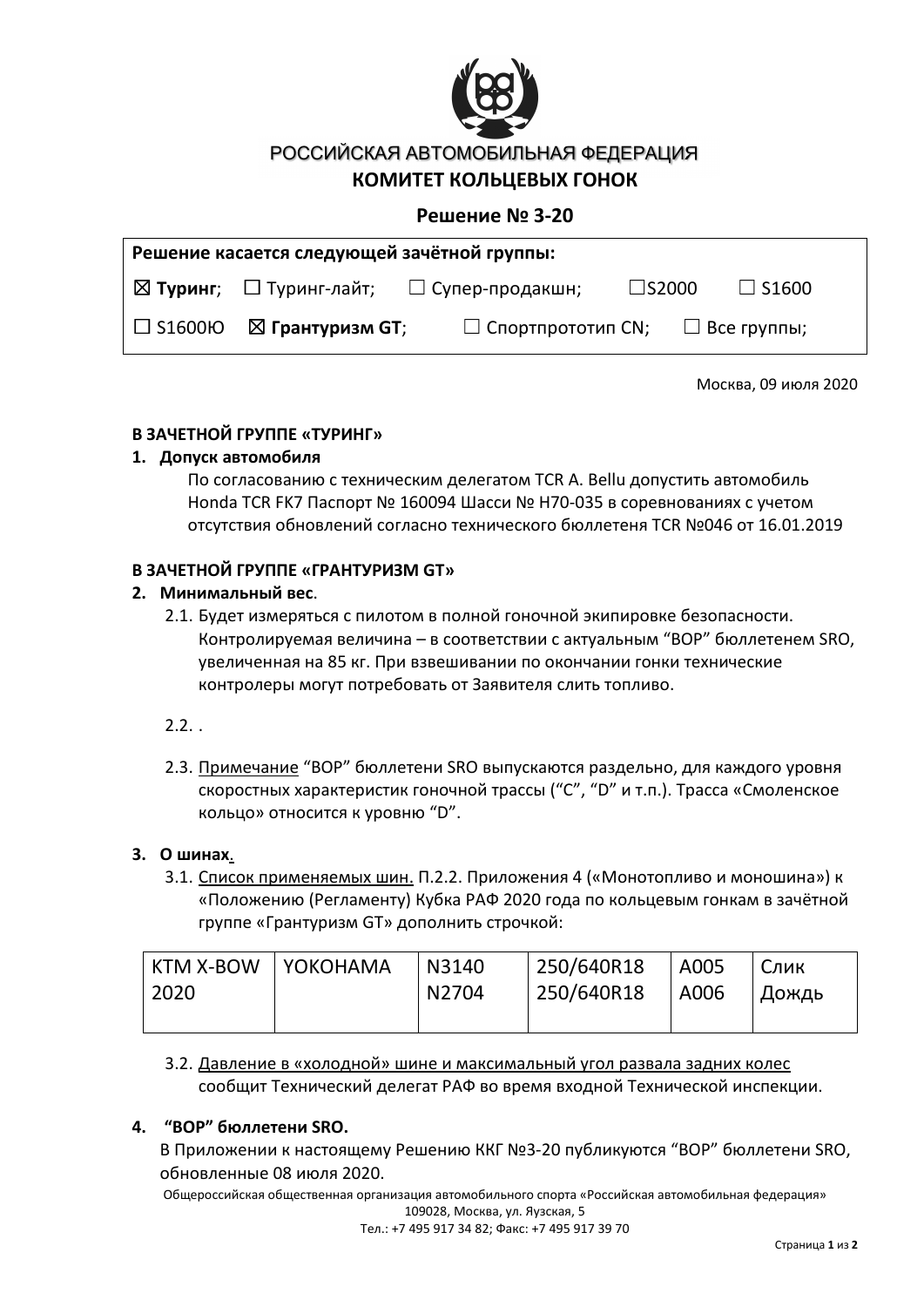

### РОССИЙСКАЯ АВТОМОБИЛЬНАЯ ФЕДЕРАЦИЯ

Председатель Комитета кольцевых гонок А.Титов А.Титов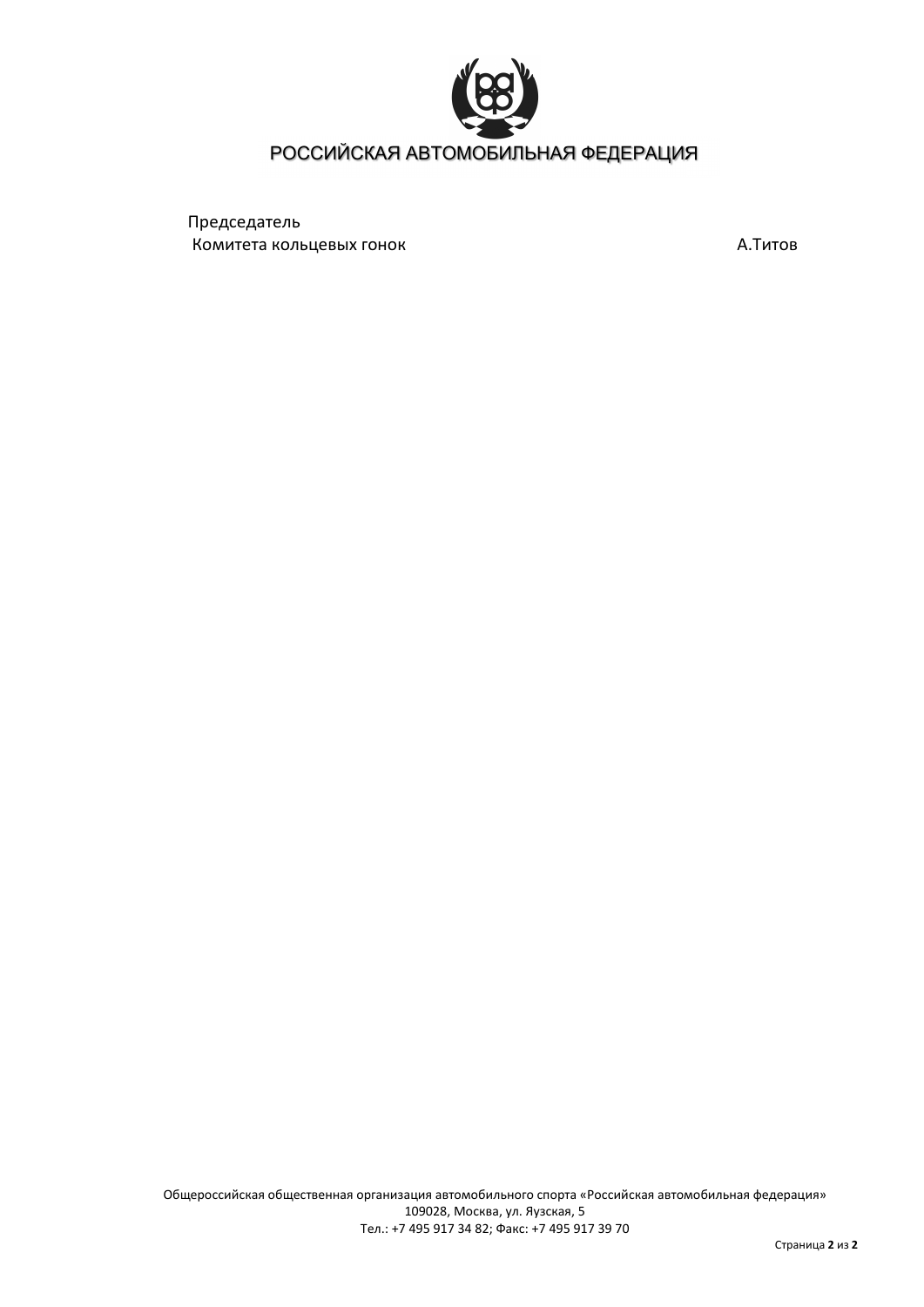

**Balance of Performance SRO GT4 CARS C-Tracks**



### **BALANCE OF PERFORMANCE FOR SRO GT4 CARS:**

## **C-Tracks**

These balance of performance measures are the result of the tests, research, analysis and projections performed by SRO Ltd and are the sole property of SRO Ltd. Other series promoters, race organisers and national sporting authorities cannot use all or part of them without SRO Ltd's prior written consent. Any contravention will result in a legal action.

Remarks :

-Additional BOP Ballast must be installed according with art. 4.2 and art 4.3 of the GT4 Technical Regulations

-ECU BOP maps are saved in the dataloggers for scrutineering.

- GT4 Cars are only eligible if presented with GT4 homologation file and SRO GT4 Certificate

- SRO GT Bureau can use any parameter for BOP purposes and can change the BOP of any car at any moment during the event.

- Engine reference data (iA, Lambda, Fuel inj, Cam In/Out, airbox pressure) is the one collected during BOP tests and will be used for checks.

If noted differently in comments the (e.g. iA, Lambda, Fuel inj, Cam In/Out, airbox pressure) is set as reference.

- Turbo cars without adaptable pboost need to add +15kg per 20 mbar ambient pressure delta under 1010mbar, this means + 15 kg at Patmo of 990mb,

+30 kg at Patmo of 970 mbar and +45 kg at Patmo of 950 mbar

- Max Camber Rear -3,5°

- Minimum starting pressure 1,40 bar on the grid

**Decisions taken by the SRO GT Bureau 08/07/2020**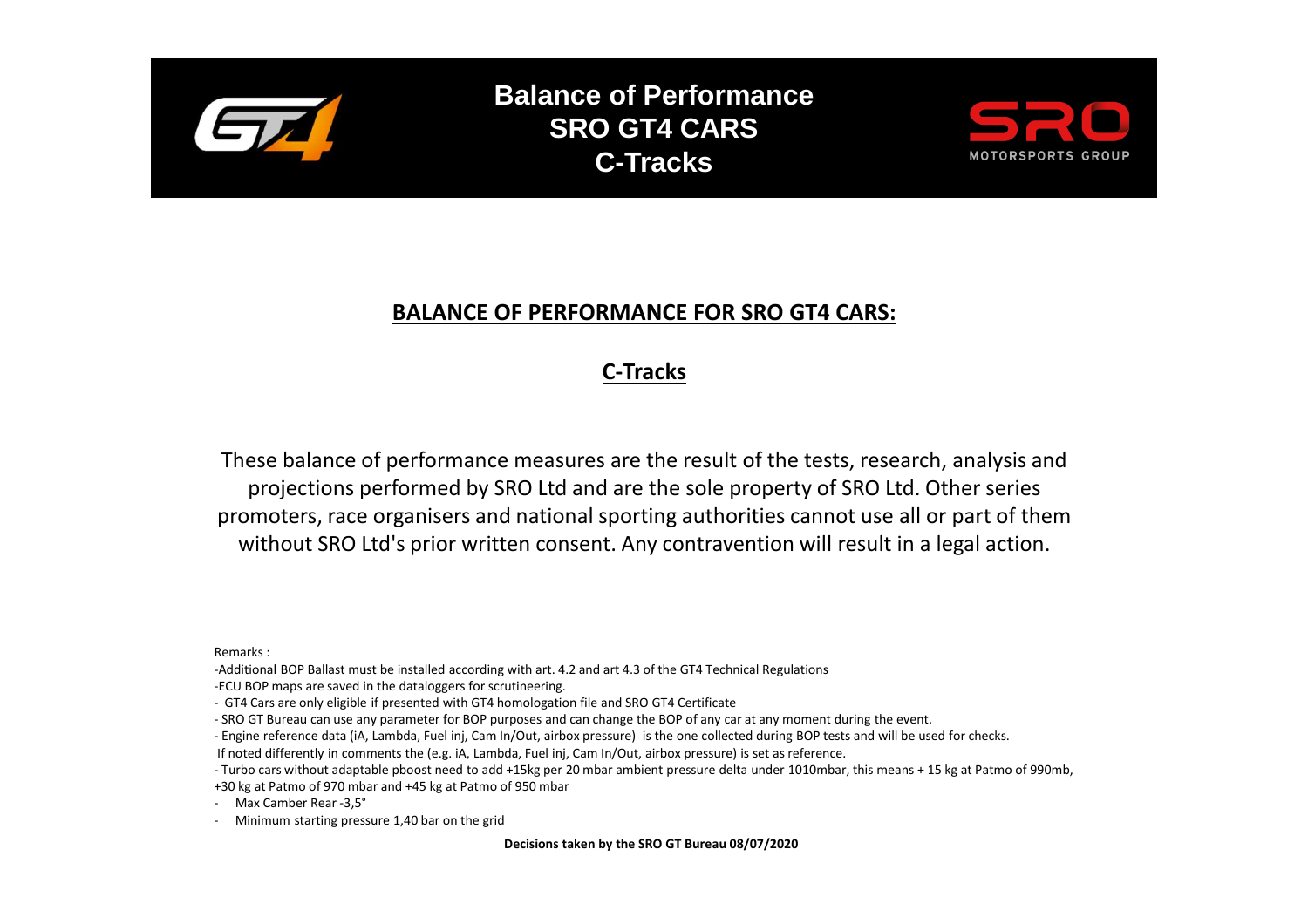

# **Balance of Performance SRO GT4 CARSC-Tracks**



| <b>Make</b>         | <b>Model</b>                   | Min<br>Weight<br>kg | <b>BOP</b><br><b>Ballast</b><br>kg | <b>Ride</b><br><b>Height</b><br><b>Front</b> | <b>BOP</b><br>extra<br>mm | <b>Ride Height</b><br>Rear | <b>BOP</b><br><b>Extra</b><br>mm | <b>Comments</b>                                                                           |
|---------------------|--------------------------------|---------------------|------------------------------------|----------------------------------------------|---------------------------|----------------------------|----------------------------------|-------------------------------------------------------------------------------------------|
| <b>Aston Martin</b> | <b>AMR Vantage GT4</b>         | 1445                | $+25$                              | 93                                           | $+5$                      | 102                        | $+0$                             | <b>MAP SRO 2 2020</b>                                                                     |
| Audi                | <b>R8 GT4</b>                  | 1460                | $+15$                              | 95                                           | $+5$                      | 107                        | $+0$                             | <b>Restrictor 41 mm</b>                                                                   |
| <b>BMW</b>          | <b>M4 GT4</b>                  | 1430                | $+20$                              | 124                                          | $+5$                      | 119                        | $+0$                             | Silver Stick / Red Stick<br>when $=<$ 960 mBar                                            |
| Ford                | <b>Mustang GT4</b>             | 1490                | $+15$                              | 102                                          | $+5$                      | 203                        | $+0$                             | Restrictor 57 mm/BOP<br><b>MAP 2020</b>                                                   |
| Ginetta             | G55 GT4 - 2020                 | 1105                | $+35$                              | 60                                           | $+10$                     | 66                         | $+8$                             | <b>Restrictor 68 mm</b>                                                                   |
| <b>KTM</b>          | <b>X-BOW GT4 2020</b>          | 1025                | $+125$                             | 70                                           | $+45$                     | 192                        | $+25$                            | ECU 2020 BOP MAP,<br>1,82 pboost at 1010mb.<br>REV Limit 7000 max<br>Max CAMBER 2,3F/2,3R |
| <b>McLaren</b>      | 570S GT4                       | 1425                | $+45$                              | 77                                           | $+10$                     | 90                         | $+10$                            | 2020 MAP ECU BOP<br>2020                                                                  |
| <b>Mercedes</b>     | AMG GT4                        | 1400                | $+40$                              | 93                                           | $+10$                     | 96                         | $+10$                            | MAP POWER LEVEL 1 2020                                                                    |
| Porsche             | 718 Cayman GT4<br><b>CS MR</b> | 1295                | $+45$                              | 101                                          | $+5$                      | 94                         | $+0$                             | ECU BOP MAP 2020                                                                          |
| Porsche             | 981 Cayman GT4<br><b>CS MR</b> | 1272                | $+0$                               | 75                                           | -5                        | 94                         | $-6$                             | ECU BOP MAP 2017                                                                          |
| <b>SIN</b>          | <b>R1 GT4</b>                  | 1250                | $+40$                              | 50                                           | $+12$                     | 50                         | $+10$                            | Max 43,5% throttle<br>opening, max 6000 rpm                                               |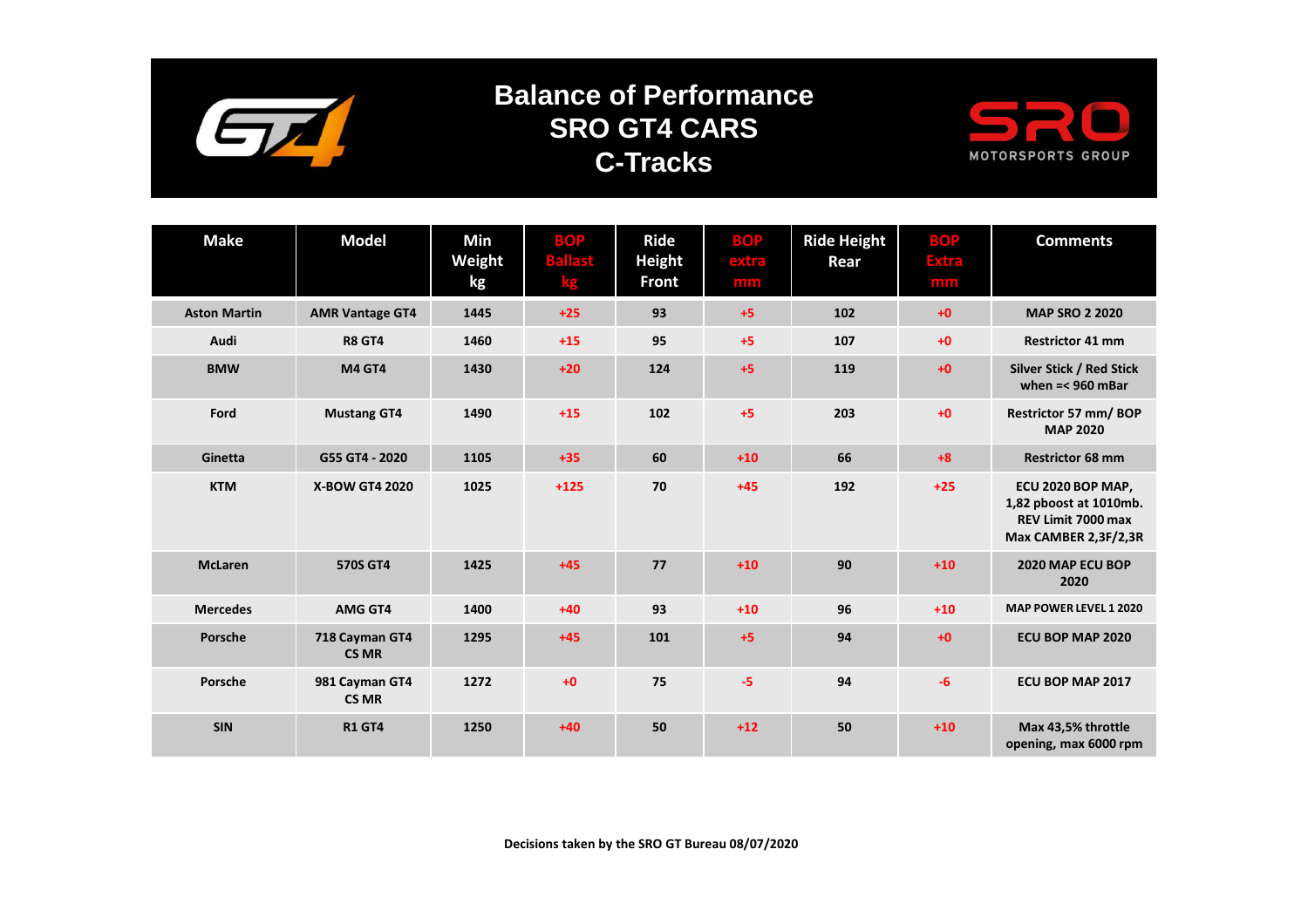

**Balance of Performance SRO GT4 CARS D-Tracks**



### **BALANCE OF PERFORMANCE FOR SRO GT4 CARS:**

## **D-Tracks**

These balance of performance measures are the result of the tests, research, analysis and projections performed by SRO Ltd and are the sole property of SRO Ltd. Other series promoters, race organisers and national sporting authorities cannot use all or part of them without SRO Ltd's prior written consent. Any contravention will result in a legal action.

Remarks :

-Additional BOP Ballast must be installed according with art. 4.2 and art 4.3 of the GT4 Technical Regulations

-ECU BOP maps are saved in the dataloggers for scrutineering.

- GT4 Cars are only eligible if presented with GT4 homologation file and SRO GT4 Certificate

- SRO GT Bureau can use any parameter for BOP purposes and can change the BOP of any car at any moment during the event.

- Engine reference data (iA, Lambda, Fuel inj, Cam In/Out, airbox pressure) is the one collected during BOP tests and will be used for checks.

If noted differently in comments the (e.g. iA, Lambda, Fuel inj, Cam In/Out, airbox pressure) is set as reference.

- Turbo cars without adaptable pboost need to add +15kg per 20 mbar ambient pressure delta under 1010mbar, this means + 15 kg at Patmo of 990mb,

+30 kg at Patmo of 970 mbar and +45 kg at Patmo of 950 mbar

- Max Camber Rear -3,5°

- Minimum starting pressure 1,40 bar on the grid

**Decisions taken by the SRO GT Bureau 08/07/2020**